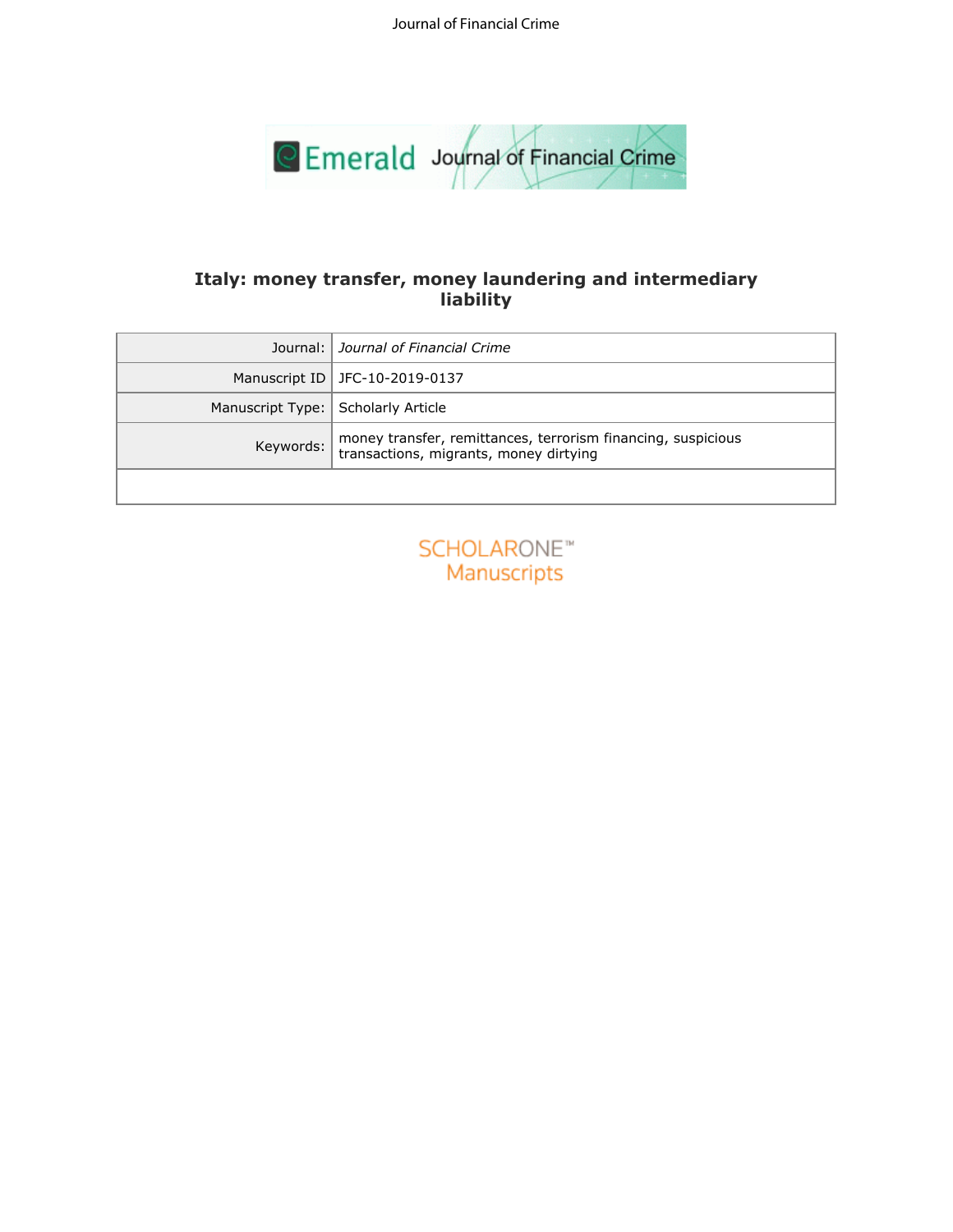1

60

# **Italy: money transfer, money laundering and intermediary liability**

# **Abstract**

**Purpose -** The aim of this paper is to offer a general overview of money transfers in Italy and Europe focusing specifically on the migrant community. This is of particular interest because it's in that community where money transfers are most prevalent. This shows the money transfer system as a tool that could guarantee the financial inclusion of migrants but at the same time being used in a distorted and unlawful manner. **Design/methodology/approach -** After a brief introduction focused on working principles and legal frameworks, the paper will go deeper in evaluating money transfer data. This data, which comes from various legal authorities, will show the extent to which different migrant communities who reside in Italy are able to carry out illicit activity using money transfers. It will also highlight the existence of legislative inconsistencies through a case by case approach.

**Findings -** This paper shows the reason why people find it relatively easy to use money transfers to launder money, or in a more broader sense, take part on other illicit financial operations such as financing terrorism. **Originality/value -** This work will examine recent Italian criminal cases concerning the unlawful use of money transfers. This paper is the original work of the author and has not been submitted elsewhere for publication. **Keywords** money transfer, money laundering, terrorism financing, remittances, migrants, smurfing, flow of values, suspicious transaction.

**Paper type** General review

# **1. Introduction – formal and informal money transfer providers**

erit activity using money transfers. It will also nighlight the existence of legislative risk pay case approach.<br>
Sis paper shows the reson why people find it relatively easy to use money transis paper shows the reson why A money transfer is the act of transferring money from one place to another. Basically, money transfer is a financial service which involves the acceptance of cash, cheques or other monetary instruments on the one side, and the payment of a corresponding sum of cash or other forms of credit to a beneficiary on the other side. This can happen by means of communication, messages, transfers or through a network to which the money transfer provider belongs. This means that these kinds of transactions and the use of this particular service may include the use of one or more intermediaries and also a final payment to a third party (Financial Action Task Force, 2016, p.7).

One of the main features of a money transfer is that it allows people to quickly transfer money from one country to another, safely and at a relatively low cost. This is why money transfers are the main method used by migrants to send sums of money to their country of origin (Clemente, 2016, p. 4; Talarico, 2012).

It's important to mention that in these kinds of transactions there is no need for the funds to pass through the bank accounts held by the person who is paying or by the beneficiary. Money transfers, in fact, work via monetary compensation, so the people involved do not need to have a bank account as the transfer itself will be made through the bank accounts held by the money transfer providers.

If we take a closer look, it can be seen that the money transfer system works like the original money transfer providers in history - the Templar Knights (Palana, 2010). They were the first to implement an international money transfer system. This is how the Templar Knights helped pilgrims on their way to the Holy Land to safely transfer the financial sums that at the time were necessary to carry out their mission. If we look at history we can see how this first form of bank transaction made the Templar Knights so powerful - they were greatly feared and were ultimately overthrown, but remain an example of the extent to which power belongs to those who provide money transfers, even today.

The first thing to do to better understand this topic is to draw a distinction between money transfers which take place through formal channels or, alternatively, via informal channels, because this paper is placing most emphasis on the former.

Firstly, when speaking about informal channels, it must be highlighted that there are methods for sending money which do not use operators or channels controlled by the authority in charge of monitoring and protecting the movement of money. It may be easier, for instance, to entrust cash that someone is intending to transfer to the country of origin to a trusted person - such as a relative or friend - who is returning to that particular country (Palumbo, 2015); this is a first example of informal money transfer. However, there are some more organized informal money transfer channels in other areas.

Hawala (Jost and Sandhu, 2000), Mudaraba, Stash House and Chop Shop (Palumbo, 2015; Financial Action Task Force, 2013) are some of the most popular informal money transfer systems. They have been used for a long time, and there are reasons why they still represent an interesting choice for customers. First of all, compared to formal channels, they are cheaper and simpler to use, mostly because they do not need particular formalities to be done; this is why they number at least 30% of the money transfers that flow from Italy to abroad (Oddo *et* al., 2016; Carli, 2018). However, all these aforementioned systems work in a similar way, mostly because they are based on unwritten rules or on trust. On the other hand, informal channels are less secure than formal ones, especially in terms of uncertainty about costs, times and the potential risk of losses faced by customers. Moreover, there is no written agreement, so customers cannot prove the existence of the transaction and, finally, legal authorities cannot monitor and control cash flows made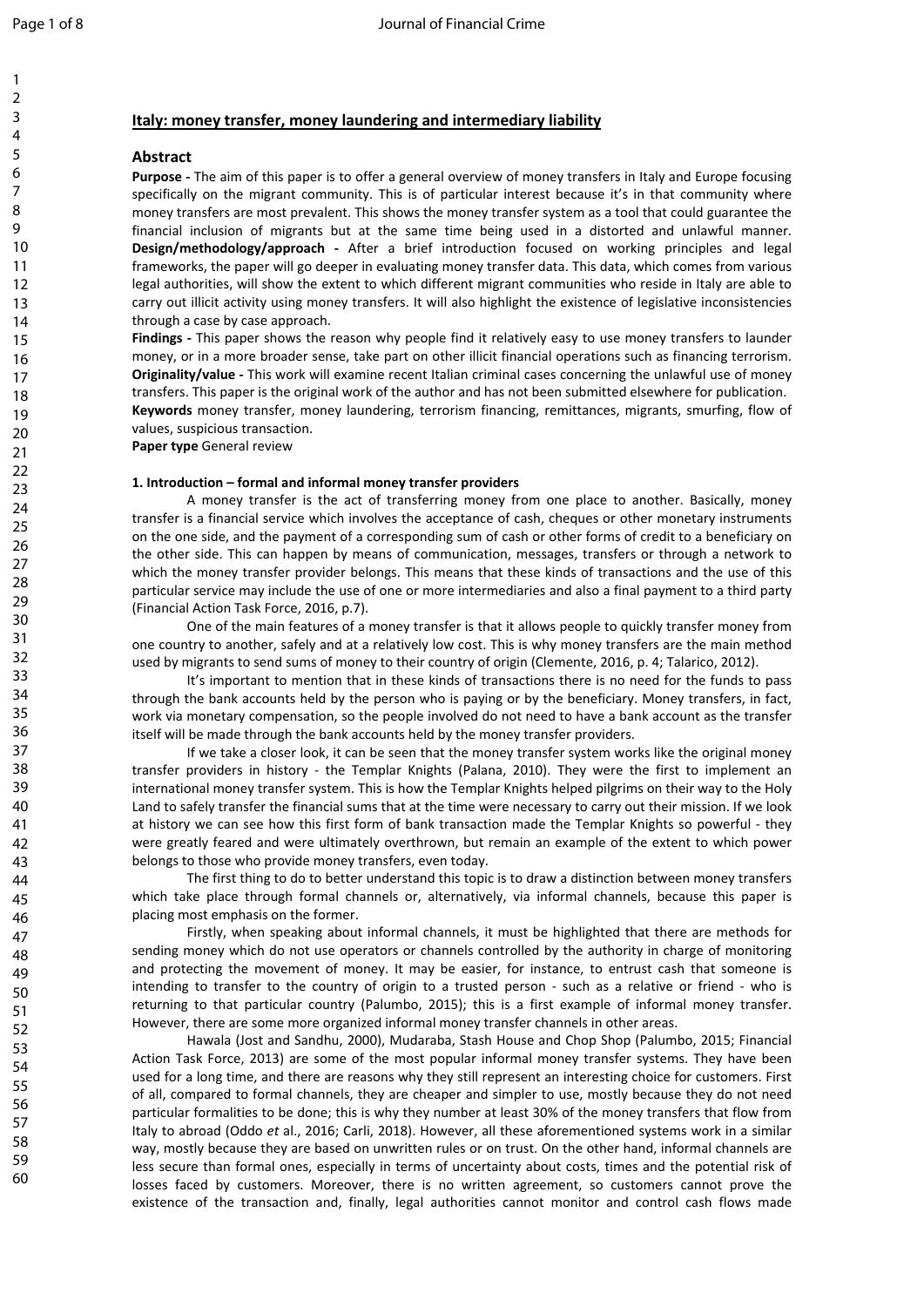through these informal channels (UNICREDIT, 2014). These unmonitored circuits of financial exchanges and transfers of funds presents huge risks both in terms of money laundering of cash that has an illicit origin or in terms of funds related to international terrorism (Palana, 2010, p. 3). In fact, we tend to underestimate the financial side of terrorist attacks that can have such a devastating impact - Charlie Hebdo, the Bataclan, or the 2007 London underground attack are just a few examples illustrating that huge funds are not needed (Patti, 2016).

The Guardia di Finanza - the Italian police force that investigates economic crime - has proven that many foreign groups use money transfer as a tool to launder cash of illicit origin or to send money to terrorist (Simone, 2004) – but we will look at that in more detail later on.

Formal channels, meanwhile, are the ways in which we can send money with the use of operators or tools regulated by the law and controlled by the same authority that monitors financial movements. These formal channels have two main features: there are specific laws regulating their activities and services and there is an authority who controls and monitors them. Anyone who wants to send money through a formal channel gets a receipt which proves the existence of the contract. The intermediary is responsible if he fail to accomplish the requested service - therefore, whatever happens, it will be possible for the customer to enforce what is written on the contract by going through the controlling authority or taking the matter to court. Of course, formal channels may be more expensive compared to the informal ones, and they will need various legal requirements – like a detailed customer identification, for instance – in order to get the agreement confirmed, but this means that the contract is registered and either party has legal rights in case the deal goes wrong.

#### **2. Working principles and intermediary liability**

earty the law and contoured by the same and mother of the moth of the moth of the moth of the same complete the predict propies are as a receipt which proves the existence of the contract. The intermediary is responsible f It seems that, at this point, one strong question arises: how does a money transfer practically work? Typically, a money transfer provider (or a sending agent acting on behalf of a money transfer provider) accepts the funds or values to be transferred, collects the required identification customer information, gives a money transfer control number to the sender, at the same time enters the transaction and sender's applicable identification information within the system. These payment details are forwarded to the pay-out agent at the destination point, which will provide the funds to the beneficiary identified via the money transfer control number (previously delivered to him by the sender). The message is either sent directly from agent to agent or through a clearing house that serves as a central hub. Finally, values are available to the final recipient, in the appropriate currency, from the hands of a receiving agent located in the paying jurisdiction and acting on behalf of a money transfer provider. The receiving agent will also collect and maintain the required identification information at the point of destination in accordance with the local applicable law.

As already explained, this system works through compensations; pay-out methods could differ by jurisdiction, but may include cash, cheque, money orders, pay-out cards, mobile wallets, bank deposits or a combination of these elements (Financial Action Task Force, 2016, p. 8).

Basically, the customer who wants to send money gives it to the money transfer agent; the latter will transfer the payment details to the receiving agent through the money transfer provider bank accounts. Money is then made immediately available to the final recipient and, after this payment, the agents complete the necessary transactions between them. The money transfer control number is very important and cannot be underestimated, because the receiving agent can only deliver the money to the one who has that number - this means that the money-sender must keep the control number safe and ensure it doesn't end up in the hands of any third party, otherwise the transfer operation could be compromised and he may be found liable.

Focusing on the liability of the intermediary, it can be said that he must be held responsible if he fails to transfer the sums when he is not able to demonstrate that the procedure, as established in the general terms of service, has been correctly followed. There are some cases involving the ABF (Arbitro Bancario Finanziario, or Financial Banking Arbitrator - the body that tries to find out-of-court solutions in banking disputes) which better explain when the intermediary can be considered responsible. For instance, the intermediary must be held responsible if he fails to keep the identity card of the sender, and there are not enough elements in the "to send money" form to double-check the identity of the receiver (ABF Milano, 1329/2010). On the contrary, the intermediary cannot be considered responsible if he correctly executes the order of transfer and payment in the terms desired and declared by the sender (ABF Milano 685/2014, ABF Roma 5307/2016, ABF Bologna 6134/2017; in the first example, the judges dismissed the case because the intermediary acted correctly in following the applicant's guidelines, while in the second and third cases the applicants were shown to be reckless having emailed the money transfer control number to third parties). **3. European Union and Italian legal framework**

Money transfer is, therefore, a fairly simple method, but has a complex legal framework surrounding it. That European and Italian framework aims to help the payment services market to have low costs while at the same time maintaining adequate compliance safeguards for financial operations. This results in a wide range of legal provisions concerning international money transfers (Clemente, 2016, p. 6).

1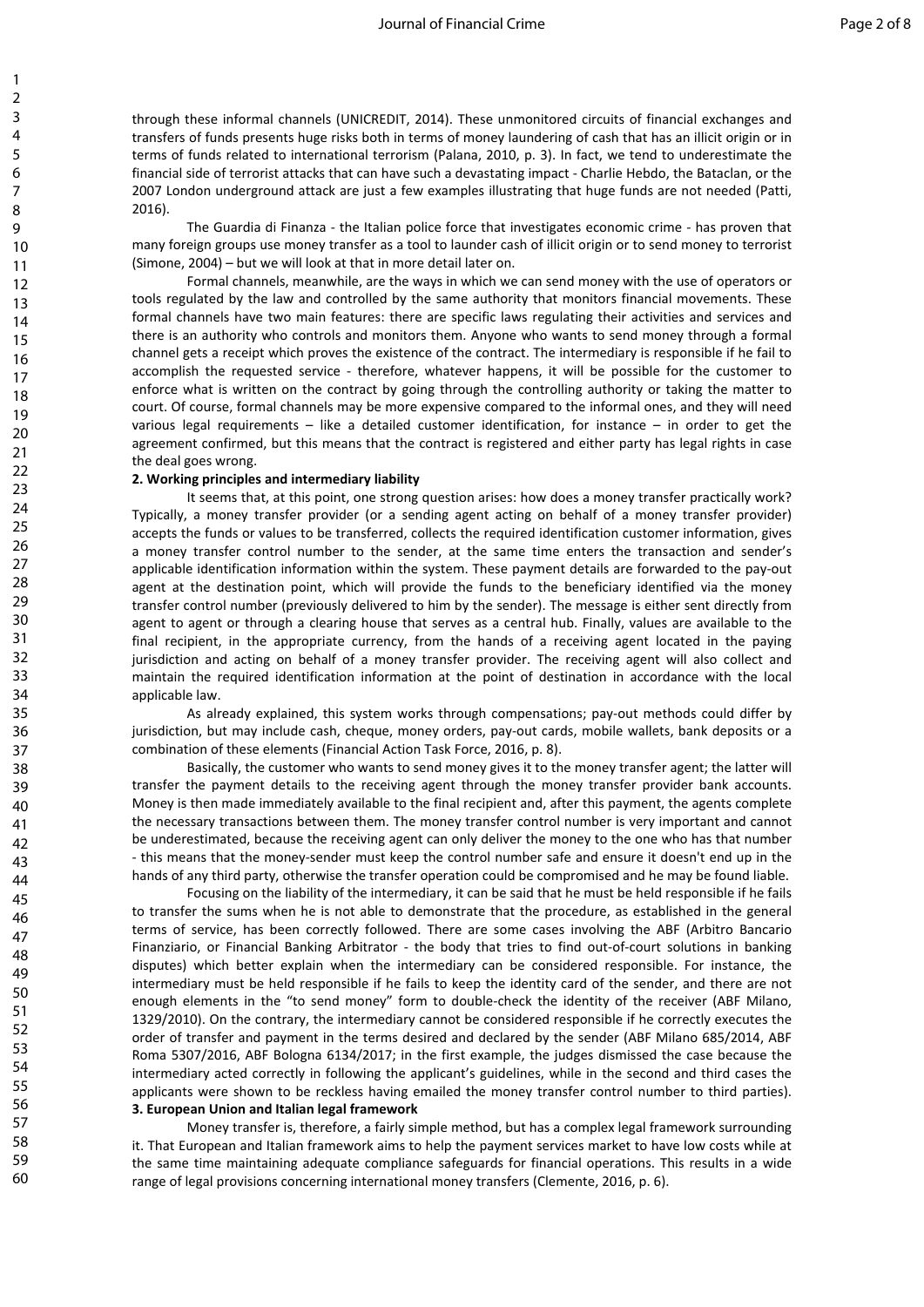1

## Page 3 of 8 **Page 3 of 8** Journal of Financial Crime

The decreto legislativo 385/1993 (act), also called "Testo Unico Bancario" (TUB – which is the main Italian legal text regarding rules on banking activity), is the main piece of italian legislation which regulates the banking activities performed by intermediaries or agents. However, national legislation must be coordinated with the European one - that's why there is a long history of legislative interventions within the European and national institutions regarding cash flows. The first Payment Services Directive (2007/64/CE, known as PSD1 Directive) and the 2009/110/EC Directive on the exercise and supervision of electronic money bodies (the socalled IMEL2) are the most important elements to take into consideration, essentially because they always need to be implemented in each member state through local legislation.

PSD1 Directive has been implemented in Italy through the decreto legislativo 11/2010 (act), which introduced a new body called "the payment institute" "(Maresca, 2016). The payment institute is a financial operator which oversees payment services like the money remittances. However, legislation has been renewed through the recent PSD2 directive, issued in 2015 and implemented in Italy thanks to the decreto legislativo 218/2017 (act) (Camera dei Deputati, 2019, p. 3). This new legislation introduces stricter requirements demanding agents and intermediaries to carry out a foolproof customer identification in order to avoid payments being made to people who may be different from the intended beneficiary.

not the vestes payine sends to meant the monder ventual cast. Towevel, regular the search in the recent FSD2 directive, issued in 2015 and implemented in Italy thanks is demanding agents and thermediaries to carry out a fo What is really important to mention is that this complex legal system generates a regulatory asymmetry between Italian and EU intermediaries or agents (Galullo and Mincuzzi, 2017). In fact, only the operators who receive a mandate directly from an Italian authority (e.g. The Bank of Italy) are obliged to be included in a local public register. The decreto legislativo 141/2010 (act) which implements the 2008/48/CE Directive on consumer credit agreements reserves the financial intermediary activity to subjects registered in an official public register. However, as previously stated, this requirement involves only agents or intermediaries that are approved by the Italian authorities (Clemente, 2016, p. 7). This means that, as also happens with informal channels, Italian authorities do not know anything about European intermediaries' actions and cannot monitor the flows of money passing through their channels (Bonucci, 2017, p.22). As a result of this tangled scenario, a payment institute based in one of the 28 European countries can use the authorisation received from that specific state to operate throughout the whole of the European Union. This is the core of the 'Home Country Control Principle' (Maresca, 2016, p.4): briefly, the activity of a payment institution which has been authorised by a particular country located in the European Union will be controlled and monitored throughout the whole Union by the authorities of that specific country. Clearly, each member state has its own legislation, so how a business chooses to make money transfers could naturally be influenced because some member states could asks for less stringent requirements than others - meaning a reduction in transaction costs. In other words, a money transfer provider might consider it more convenient to establish his 'home' in a particular member state, one which has fewer and therefore cheaper requirements. Customers who want to use the money transfer as a laundering tool could also find it easier and safer to operate through EU intermediaries rather than through Italian operators, which are subject to heavier controls under the national authorities.

In fact, we're not finished yet - there is even more to say! As already stated, many legal provisions are in place; but in addition to what we can define as "cash flow regulation", this area of business is also affected by anti-money laundering regulation. The Italian decreto legislativo 90/2017 (act) implements the 2015/849/EU Directive, the so called IV anti-money laundering directive (Castronuovo, 2017). One of the major results of this directive has been the establishment of some important principles aimed at establishing the 'know your customer' approach in the member states. This approach can be considered as a customer due diligence requirement. The customer, in fact, will be identified by means of a valid identity document, or a residence permit, or any other relevant or useful document, of which the agent must keep a copy. In fact, the directive, introduces some data storage obligations as a further safeguard to the lawfulness of transfer operations. Moreover, the anti-money laundering regulation obliges national and EU intermediaries or agents to report suspicious transactions, and this represents a precious tool in fighting money laundering, as we shall see (Camera dei Deputati, 2019, p. 3-5).

At present, a new anti-money laundering European directive already exists (the V anti-money laundering directive) (Masi, 2019; UIF, 2019, p. 103). Moves to implement this in Italy began in July 2019 within the Italian Parliament, but they stopped as a government crisis arose, and as a result the decreto legislativo 90/2017 (act) still remains valid. However, this is not the only piece of legislation currently in place: decreto legislativo 231/2007 (act), the so-called anti-money laundering decree, is still valid, and sets a limit of 1000 euros in money transfer operations (Parente, 2018). The existence of this limit is the reason why money transfers for laundering purposes are often made in low amounts and will sit just below the threshold - these are the famous – or, indeed, infamous – smurfing cases.

### **4. Abuse of money transfer**

It is evident that money transfers generate great concern in Italy and need specific attention, especially regarding transactions carried out through EU intermediaries or through informal channels, which, as already discussed, are harder to control. EU operators, in fact, are also affected by the aforementioned

58 59 60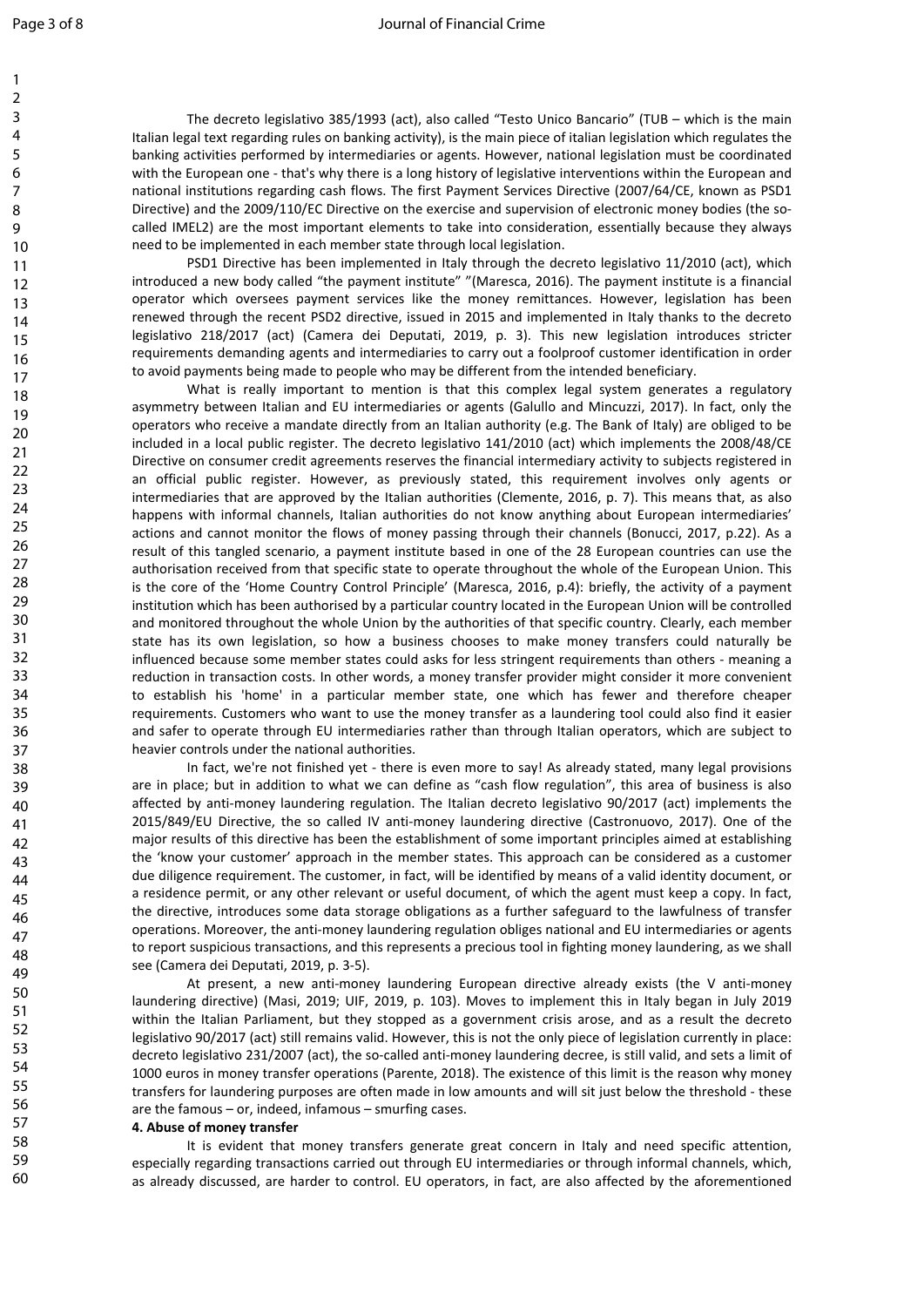regulatory asymmetry which makes them controllable only by the state who has authorised them to operate, while informal channels are not part of any legal framework.

However, several criminal cases have been uncovered thanks to the reporting of suspicious transactions - one of the main tools used to fight money laundering operations (UIF, 2019, p.11-30). These have shown how formal transfer channels can be used by criminal organisations to launder significant financial flows. One of the best ways to identify suspicious transactions is to search for repetitive operations that make a transfer of money slightly lower than the limit established by law (UIF, 2019, p. 28). These modest-sized transactions, artificially set beneath the one thousand euro mark, make up the core of 'smurfing', a practice that in recent years has been widely used especially – but not only – by Chinese migrants (Izzo, 2016).

Other risks come from "money dirtying". This is a phenomenon that mirrors money laundering – where dirty capital flows into the healthy economy. Conversely, clean capital can also flow into the dirty economy (Fara, 2018). However, to be clear, a large number of money transfers are made not just for laundering purposes but also to finance crimes like terrorism and human traffiking (Maresca, 2016, p. 2). Unlike in smurfing, these modest-sized transfers can often be difficult to differentiate from normal transactions, another reason why cases of terrorism financing are limited compared to the number of money laundering cases.



This chart shows data collected by the UIF (Unità d'Informazione Finanziaria per l'Italia – Financial Information Unit for Italy) (Clemente, 2016) which is based on reports of suspicious transactions, and it helps us see how few cases there are of money-dirtying when seen in the context of other reported cases. In fact, when looking at the number of money laundering cases (in blue) and those of money-dirtying (in red), the latter probably only represents the tip of the iceberg. However, even if the funding needed to plan a terrorist attack is relatively low, this problem is being addressed despite its low incidence in reported transactions (Laudati, 2002).

#### **5. Cash flow coming out of Italy and investigations concerning migrants' remittances.**

At this point, other questions need to be addressed. How much money moves away from Italy and ends up abroad? To answer this, we need to look closely at transfers by migrants, because these make up almost all of the entire money transfer market (Marchetta and Bertoli, 2011). First of all, it must be taken into consideration that the available data comes solely from official money transfer channels which are under the monitoring and control of the legal bodies: this means that they are essentially limited to formal channels. In 2010, considering a global money transfer flow of 440 billion dollars, Italy is the second country in Europe, after Spain, in terms of remittances. Until 2011, China benefitted most from transfers coming from Italy (1,7 billion euros). From 2018 things changed, with Bangladesh and Romania becoming the countries who received the most, and China falling to 38th place. This is all represented in the next chart: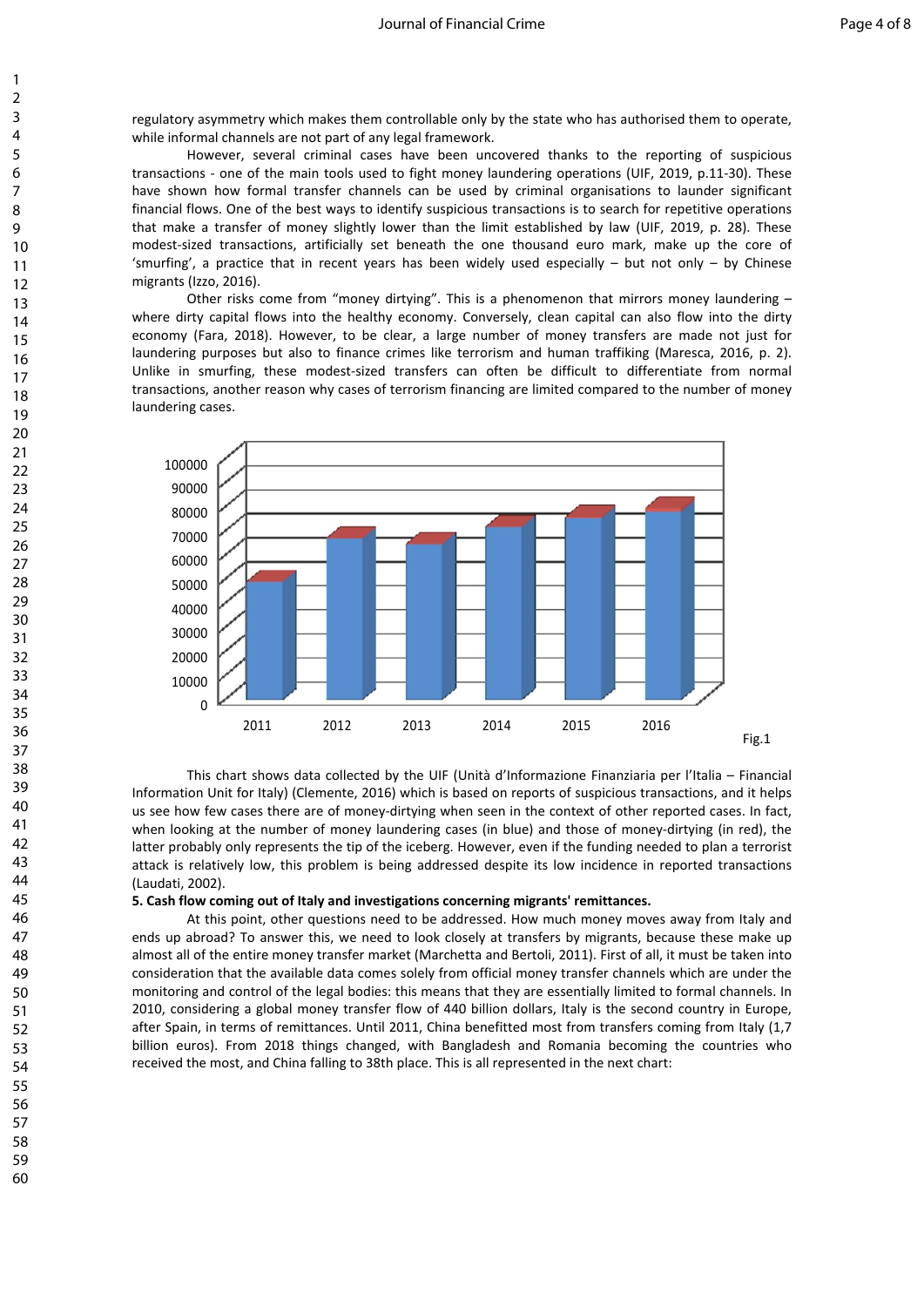





This graphic is made up of data from The Bank of Italy (available at [https://www.bancaditalia.it/statistiche/tematiche/rapporti-estero/rimesse-immigrati/\)](https://www.bancaditalia.it/statistiche/tematiche/rapporti-estero/rimesse-immigrati/), shown in millions of euro; it illustrates a decrease in payments sent from Italy to abroad through formal money transfer channels, which is mainly due to the switch of Chinese customers from formal to informal channels (Polchi, 2019 ; Galullo, Mincuzzi, 2017). As already mentioned, remittances from Italy start to rise again during 2017 thanks to money transfers made predominantly by Romanian and Bangladesh migrants.

The reason why remittances to China decreased so quickly is down to the large number of recent investigations which affected Italy's Chinese community. This community now appears to use different methods for laundering money - in other words, via informal transfers. And why are they doing this? In order to avoid detection (Barbieri, 2019).

The role of investigation is fundamental in finding out the methods and channels used by migrants in sending funds abroad. The first and most important investigation involved the Chinese migrant community, and that's why they can be considered as an excellent example of a case study.

Chinese migrants who reside in Italy often used money transfers to launder revenue coming from a wide range of criminal activities - especially from tax evasion and forced labour, but also from prostitution, gambling or theft. In most cases, money transfer is not just incidental, but is a vital step in a carefully planned criminal process. This is done via the use of the so-called "captive money transfer" (Maresca, 2016, p. 2), which shows the operations carried out exclusively for criminal purposes.

The particular of the mean and the mean and the mean in the seal of the finance of the mean in the seal of the mean in the seal of the mean in the seal of the mean in the seal of the seal of the seal of the seal of the sea One of the first and most important investigations was conducted by the Guardia di Finanza in Tuscany, between the cities of Florence and Prato, where the second largest Chinese community in Europe after that in Paris is to be found. From 2013 to 2015 the investigators examined the money transfer agency called Money2Money (Selvatici, 2015). The case looked at hundreds of identical money transfer operations, made in a very short period of time (sometimes even over a few minutes), between the same sender and the same receiver using the same low amount of money in order to try to circumvent the attention of the banking authorities. This criminal inquiry became famous, and was known as "Cian Liu" (which means 'river of money'). It was very important not only because it brought to light for the first time the illegal operations of Chinese migrants in Italy, but also because it showed the involvement of the Italian branches of Bank of China, who failed to report a large number of suspicious transactions. As a result, four Bank of China officials were prosecuted amid a successful plea bargain in 2017 (Mugnaini, 2017).

Among other investigations, we should also mention the Prosecutor's Office of Milan, which in late 2016 found a sophisticated system of illegal money transfer agencies and companies based in Great Britain that were able to transfer 2.7 billion euros in almost three years (Rognoni, 2016). The basic idea behind these operations was to send money to a third country first - in this case the UK - and then to China, in a bid to confuse the authorities. This was the first case in which one of the alleged crimes was criminal association.

However, other migrant communities use the same form of "captive" money transfer to launder money, and this has become more evident since formal channels stopped being monopolised by the flow of Chinese money.

Indeed, other investigations should also be remembered: In 2015, almost 1 million euros was sent from Parma and Reggio Emilia to Dubai and The Arab Emirates, even if there were no migrants from the Emirates in that specific area (Scullin, 2015). In 2018, the Guardia di Finanza discovered several money transfer operations in Ravenna made by the same agent representing four different intermediaries. The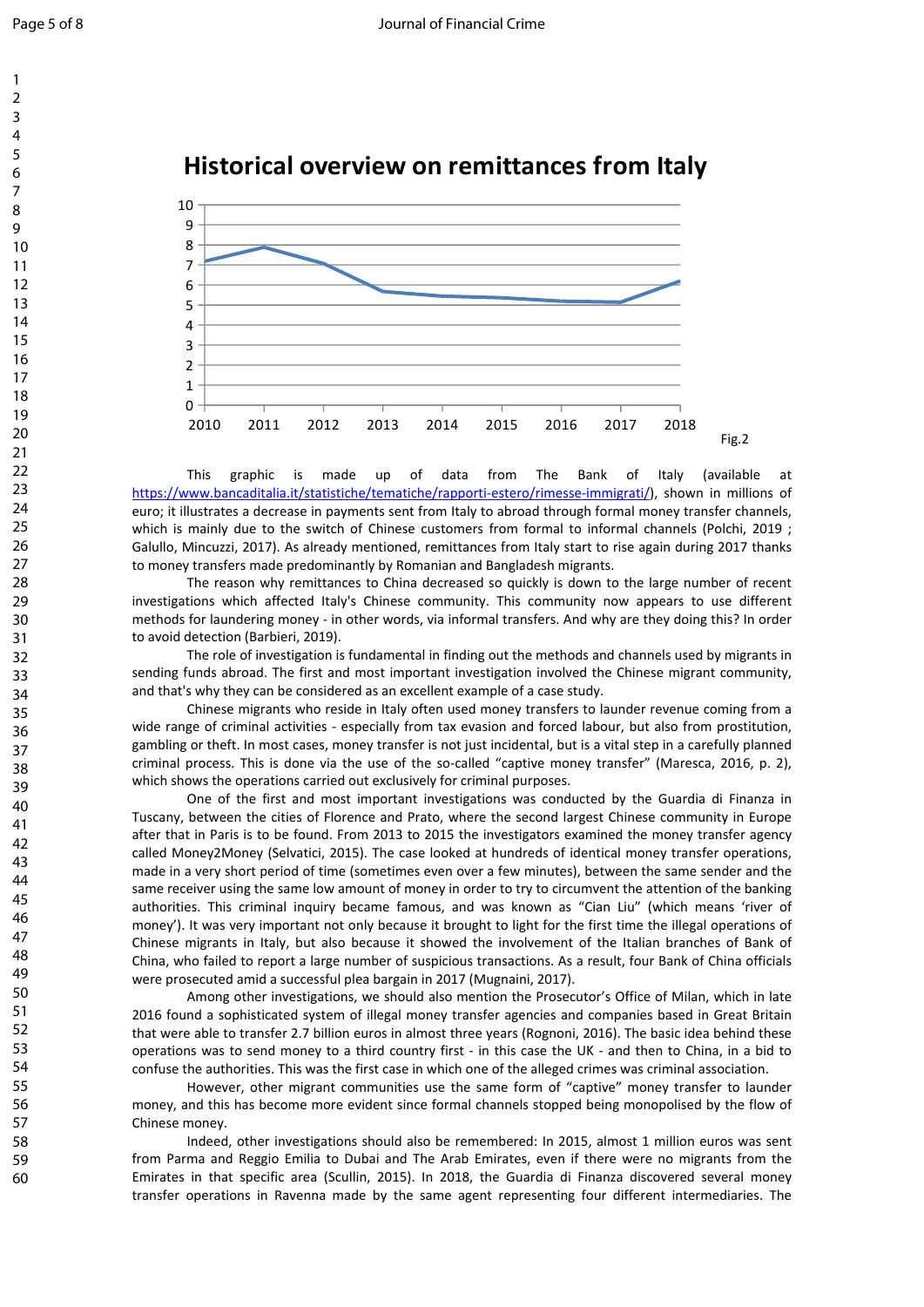investigation started in 2017 after some banks reported a number of suspicious transaction made from the bank account of a money transfer agency located in the city centre (*Ravennatoday*, 2018). In 2019, the financial police in Verona identified a cash flow of more than 3 million euros towards the island of Ceylon, transferred over a period of one and a half years. This happened without the application of the necessary customer identification procedures, in a bid to circumnavigate reports of suspicious transactions. It must be noted that, from the beginning of 2018, Sri Lanka has been included in the list of countries at risk of money laundering and terrorism (Santi, 2019).

All this demonstrates that reports of suspicious transactions are one of the most effective measures implemented by the anti-money laundering legislation (Clemente, 2016, p. 11-15); at the same time, as the Chinese experience shows, the more effective the investigations become, the less formal money transfer channels will be used.

# **6. Conclusions and solutions**

As stated, the reporting system created by the anti-money laundering regulation could bring to light many more criminal activities. Meanwhile, informal money transfer channels are still not under control, and in Italy they represent at least 30% of all transactions. Furthermore, EU intermediaries are hard to control as well, due to the aforementioned regulatory asymmetry and the features of the legal system.

Clearly, almost the entire money transfer system must currently be considered "dedicated" to the global collection and distribution of financial flows by the migrant community, as part of a fundamental and positive process of "financial inclusion" which would help protect the savings of individual migrants (Giangaspero, 2009, p. 13; Ferro, 2010, p. 32).

Enhancing the use of formal money transfer channels would help to direct the flow of value into the 'official' financial system, otherwise money would be controlled less and also located outside the legally protected financial system. However, by the beginning of 2019 a new tax regarding money transfers directed to non EU countries was imposed in Italy (Bruno and Cimmarusti, 2018); this tax is based on the assumption that the income of migrants within the State's territory avoid or evade taxation, since that income is predominantly derived from unreported economic activity. Obviously this new tax, due to a low 1,5% rate on the whole transaction, is not going to generate huge revenues, but it will discriminate against migrants. It seems that the low rate of taxation is not going to prevent negative consequences (Traversa, 2019).

In the end, this paper shows that there is no real perception and concrete knowledge of the entire money transfer phenomenon, because it is not possible to control and monitor informal money transfers channels or EU intermediaries and agents. The data, as it exists, only comes from formal, authorised channels. Governments should concentrate their efforts to enforce the use of controlled and monitored transfer channels, but by establishing a tax – even if it's at a low rate – will certainly have an effect on the behaviour of migrants - if they want to avoid tax, they will be have to use less secure tax-free channels that are not monitored by the authorities. Along with the increase in criminal investigations, this will result in a rise in the use of informal channels.

In the these costs.<br>The tracking method is taken that the interarbit at the same than the state of the reporting in the propring system created by the anti-money laundering regulation courding<br>national activities. Meanwhil Hopefully the introduction in the Italian legal system of the new V anti-money laundering directive could help reduce the regulatory asymmetry between intermediaries and agents authorised by the Bank of Italy and other European central banks. This in turn should lead to greater control on transactions that are currently free from being monitored, and thus prevent money transfers from being used for laundering purposes. The main problem is that money transfers lack security and it is always difficult to find solutions which provide security above and beyond the diligence of the involved parties. More international cooperation is needed to monitor and to better control the flow of money leaving Europe because making the money transfer safer is, when all is said and done, a shared responsibility.

#### **References**

Bonucci, L. (2017), "Le vulnerabilità del sistema finanziario come minacce alla sicurezza nazionale: studio sulle tipologie di finanziamento al terrorismo e analisi del sistema Money Transfer", working paper, Centro Interdipartimentale Studi Strategici Internazionali Imprenditoriali, Firenze, available at

[https://www.cssii.unifi.it/upload/sub/bonucci\\_finanziamento-del-terrorismo-e-money-transfer.pdf](https://www.cssii.unifi.it/upload/sub/bonucci_finanziamento-del-terrorismo-e-money-transfer.pdf) (accessed 2 september 2019)

Camera dei Deputati (2019), "Pagamenti e antiriciclaggio", working paper, Roma, available at <https://www.camera.it/temiap/documentazione/temi/pdf/1104659.pdf> (accessed 20 august 2019)

Camera dei Deputati and Senato della Repubblica (2019), "Prevenzione dell'uso del sistema finanziario a fini di riciclaggio o di finanziamento al terrorismo" , working paper, Roma, available at

[http://documenti.camera.it/leg18/dossier/pdf/FI0101.pdf?\\_1571823933355](http://documenti.camera.it/leg18/dossier/pdf/FI0101.pdf?_1571823933355) (accessed 20 august 2019)

Clemente, C. (2016), "Money transfer e prevenzione del riciclaggio e del finanziamento del terrorismo", working paper, Camera dei Deputati, Roma, available at

https://uif.bancaditalia.it/pubblicazioni/interventi/documenti/Money\_transfer\_e\_prevenzione\_del\_riciclaggio\_e del finanziamento del terrorismo.pdf (accessed 20 august 2019)

Clemente, C. (2016), "L'attività di analisi dell'UIF a fini di contrasto del finanziamento del terrorismo e del traffico di immigrati", presentation at Università La Sapienza, Facultà di Economia, Roma, 9 november 2016, available at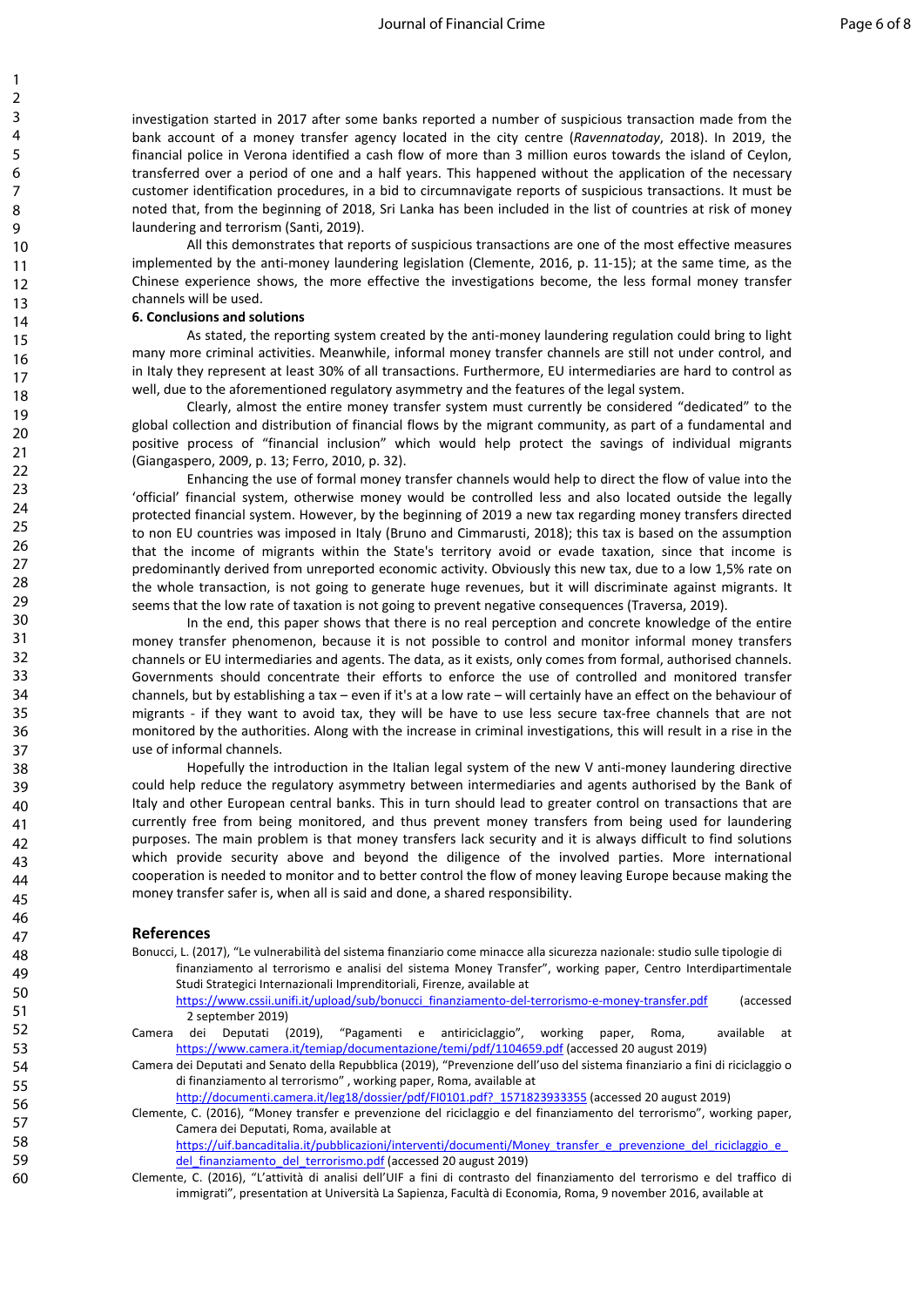| $\mathbf{1}$   |                                                                                                                                                                                                                                                  |
|----------------|--------------------------------------------------------------------------------------------------------------------------------------------------------------------------------------------------------------------------------------------------|
| $\overline{2}$ |                                                                                                                                                                                                                                                  |
| 3              | http://www.assoaicom.org/index.php?option=com attachments&task=download&id=216 (accessed 21 august                                                                                                                                               |
| 4              | 2019)                                                                                                                                                                                                                                            |
| 5              | Financial Action Task Force (2013), "The role of Hawala and other similar service in money laundering and terrorist<br>financing", working paper, Paris, available at https://www.fatf-gafi.org/media/fatf/documents/reports/Role-of-            |
| 6              | hawala-and-similar-in-ml-tf.pdf (accessed 20 august 2019)                                                                                                                                                                                        |
| $\overline{7}$ | Financial Action Task Force (2016), Guidance for a Risk-Based Approach for Money or Value Transfer Services, working                                                                                                                             |
| 8              | paper, Paris, available at www.fatf-gafi.org/publications/fatfrecommendations/documents/rba-money-or-value-                                                                                                                                      |
| 9              | transfer.html (accessed 3 september 2019)                                                                                                                                                                                                        |
| 10             | Ferro, A. (2010), "La valorizzazione delle rimesse nel co-sviluppo", in Migranti per lo sviluppo: un manifesto per il futuro<br>proceedings of the CeSPI (Centro studi di politica internazionale) Congress in Milan, Italy, 2010, available at  |
| 11             | http://www.cespi.it/sites/default/files/documenti/infoeas_policy_paper.pdf (accessed 21 august 2019)                                                                                                                                             |
| 12             | Giangaspero, G. (2009), "Le rimesse dall'Italia in tempo di crisi", working paper [n.63/2009], Centro studi di politica                                                                                                                          |
| 13             | internazionale (CeSPI), Roma, available at http://www.cespi.it/it/ricerche/le-rimesse-dallitalia-tempo-di-crisi                                                                                                                                  |
| 14             | (accessed 2 september 2019)                                                                                                                                                                                                                      |
| 15             | Jost, P. M., and Sandhu, H. S. (2000). "The hawala alternative remittance system and its role in money laundering.",                                                                                                                             |
| 16             | working paper, Interpol General Secretariat, Lyon, available at https://www.treasury.gov/resource-                                                                                                                                               |
| 17             | center/terrorist-illicit-finance/Documents/FinCEN-Hawala-rpt.pdf (accessed 20 august 2019)<br>Laudati, A. (2002), "Terrorismo internazionale, criminalità organizzata e money transfer", Per Aspera ad veritatem, n.24,                          |
| 18             | available at http://gnosis.aisi.gov.it/sito/Rivista24.nsf/ServNavig/6 (accessed 3 september 2019)                                                                                                                                                |
| 19             | Marchetta, F. and Bertoli, S. (2010), "Migrazioni, rimesse e aiuto allo sviluppo" in Biggeri M. and Canitano G. (eds), Temi                                                                                                                      |
| 20             | avanzati di economia e politica della cooperazione internazionale allo sviluppo, Milano, FrancoAngeli, 2010                                                                                                                                      |
| 21             | Retrieved from Cadmus, European University Institute Research Repository and available at:                                                                                                                                                       |
| 22             | http://hdl.handle.net/1814/40247 (accessed 2 september 2019)                                                                                                                                                                                     |
| 23             | Maresca, G. (2016), "Audizione davanti alla Commissione finanze della Camera", working paper, Camera dei Deputati,                                                                                                                               |
| 24             | Roma, available at<br>http://www.dt.tesoro.it/export/sites/sitodt/modules/documenti it/news/news/Audizione dr Maresca 12 04 0                                                                                                                    |
| 25             | 16.pdf (accessed 20 august 2019)                                                                                                                                                                                                                 |
| 26             | Oddo, G., Magnani, M., Settimo, R. and Zappa, S. (2016), "Le Rimesse Dei Lavoratori Stranieri in Italia: Una Stima Dei Flussi                                                                                                                    |
| 27             | Invisibili Del 'Canale Informale"", Bank of Italy Occasional Paper, No. 332 (June 6, 2016), available at:                                                                                                                                        |
| 28             | https://ssrn.com/abstract=2844749 (accessed 24 august 2019)                                                                                                                                                                                      |
| 29             | Simone, P. (2005), "Il possibile finanziamento occulto del terrorismo internazionale attraverso le rimesse dei migranti e                                                                                                                        |
| 30             | l'azione di controllo del FATF/GAFI sui circuiti di trasferimento non bancari", in Le migrazioni. Una sfida per il<br>diritto internazionale, comunitario e interno proceedings of the IX Convegno annuale della Società Italiana di             |
| 31             | Diritto Internazionale in Napoli, Italia, 2004, Editoriale Scientifica, Napoli, 2005, p. 267-289                                                                                                                                                 |
| 32             | UIF (2019), "Rapporto annuale 2018", working paper, Roma, available at https://uif.bancaditalia.it/pubblicazioni/rapporto-                                                                                                                       |
| 33             | annuale/2019/Rapporto-UIF-anno-2018.pdf (accessed 21 august 2019)                                                                                                                                                                                |
| 34             |                                                                                                                                                                                                                                                  |
| 35             |                                                                                                                                                                                                                                                  |
| 36             | List of websites                                                                                                                                                                                                                                 |
| 37             | Barbieri, F. (2019), "Immigrati, boom di rimesse: più di 6 miliardi all'estero. Lo strano caso dei cinesi «spariti»", Ilsole24ore,<br>available at https://www.ilsole24ore.com/art/immigrati-boom-rimesse-piu-6-miliardi-all-estero-strano-caso- |
| 38             | cinesi-spariti-ABTtjvpB (accessed 3 september 2019)                                                                                                                                                                                              |
| 39             | Bruno, E., and Cimmarusti, I. (2018), "Money transfer, la tassa dell'1,5% colpirà 4,2 miliardi di «rimesse»", Ilsole24ore,                                                                                                                       |
| 40             | available at https://www.ilsole24ore.com/art/money-transfer-tassa-dell-15percento-colpira-42-miliardi-rimesse-                                                                                                                                   |
| 41             | AEmSuZpG?refresh ce=1 (accessed 23 august 2019)                                                                                                                                                                                                  |
| 42             | Carli, A. (2018), "Immigrati, fino a quasi un terzo delle rimesse segue canali informali", Ilsole24ore, available at                                                                                                                             |
| 43             | https://www.ilsole24ore.com/art/immigrati-fino-quasi-terzo-rimesse-segue-canali-informali-AE3IXjuD<br>(accessed<br>21 august 2019)                                                                                                               |
| 44             | Castronuovo, A. (2017), "Money transfer: in arrivo nuove disposizioni antiriciclaggio", Diritto Bancario, available at                                                                                                                           |
| 45             | http://www.dirittobancario.it/news/antiriciclaggio/money-transfer-arrivo-nuove-disposizioni-antiriciclaggio                                                                                                                                      |
| 46             | (accessed 3 september 2019)                                                                                                                                                                                                                      |
| 47             | G. M. (2018),<br>"Mafie:<br>dall'italian<br>laundering<br>al money<br>Fara,<br>dirtying",<br>L'Eurispes.it,<br>available<br>at                                                                                                                   |
| 48             | https://www.leurispes.it/mafie-dallitalian-laundering-al-money-dirtying/ (accessed 27 august 2019)                                                                                                                                               |
| 49             | Galullo, L. and Mincuzzi, A. (2017), "Gli stranieri sfuggono ai controlli. Monitorati solo gli agenti italiani", Ilsole24ore,                                                                                                                    |
| 50             | https://www.ilsole24ore.com/art/gli-stranieri-sfuggono-controlli-monitorati-solo-agenti-italiani-<br>at<br>available<br>AEuzfeH (accessed 27 august 2019)                                                                                        |
| 51             | Galullo, L. and Mincuzzi, A. (2017), "Firenze, maxi inchiesta sul riciclaggio: Bank of China patteggia per 600 mila euro di                                                                                                                      |
| 52             | multa" La Repubblica, available at                                                                                                                                                                                                               |
| 53             | https://firenze.repubblica.it/cronaca/2017/02/17/news/firenze_maxi_inchiesta_sul_riciclaggio_bank_of_china_pa                                                                                                                                    |
| 54             | tteggia_per_600_mila_euro_di_multa-158564228/ (accessed 2 september 2019)                                                                                                                                                                        |
| 55             | "'Smurfing'<br>transfer:<br>delle<br>$(2016)$ ,<br>e<br>money<br>l'ultima<br>frontiera<br>truffe",<br>available<br>L.<br>at<br>Izzo,                                                                                                             |
| 56             | https://www.studiocataldi.it/articoli/23470--quotsmurfing-quot-e-money-transfer-l-ultima-frontiera-delle-                                                                                                                                        |
| 57             | truffe.asp (accessed 27 august 2019)<br>S. (2019), "V direttiva antiriciclaggio: obiettivi, ambito di riforma, modifiche", Altalex, available at                                                                                                 |
| 58             | Masi,<br>https://www.altalex.com/documents/news/2019/05/28/v-direttiva-antiriciclaggio (accessed 20 august 2019)                                                                                                                                 |
| 59             | Mugnaini, M. (2017), "Firenze, maxi inchiesta sul riciclaggio: Bank of China patteggia per 600 mila euro di multa", La                                                                                                                           |
| 60             | Repubblica, available at                                                                                                                                                                                                                         |
|                |                                                                                                                                                                                                                                                  |